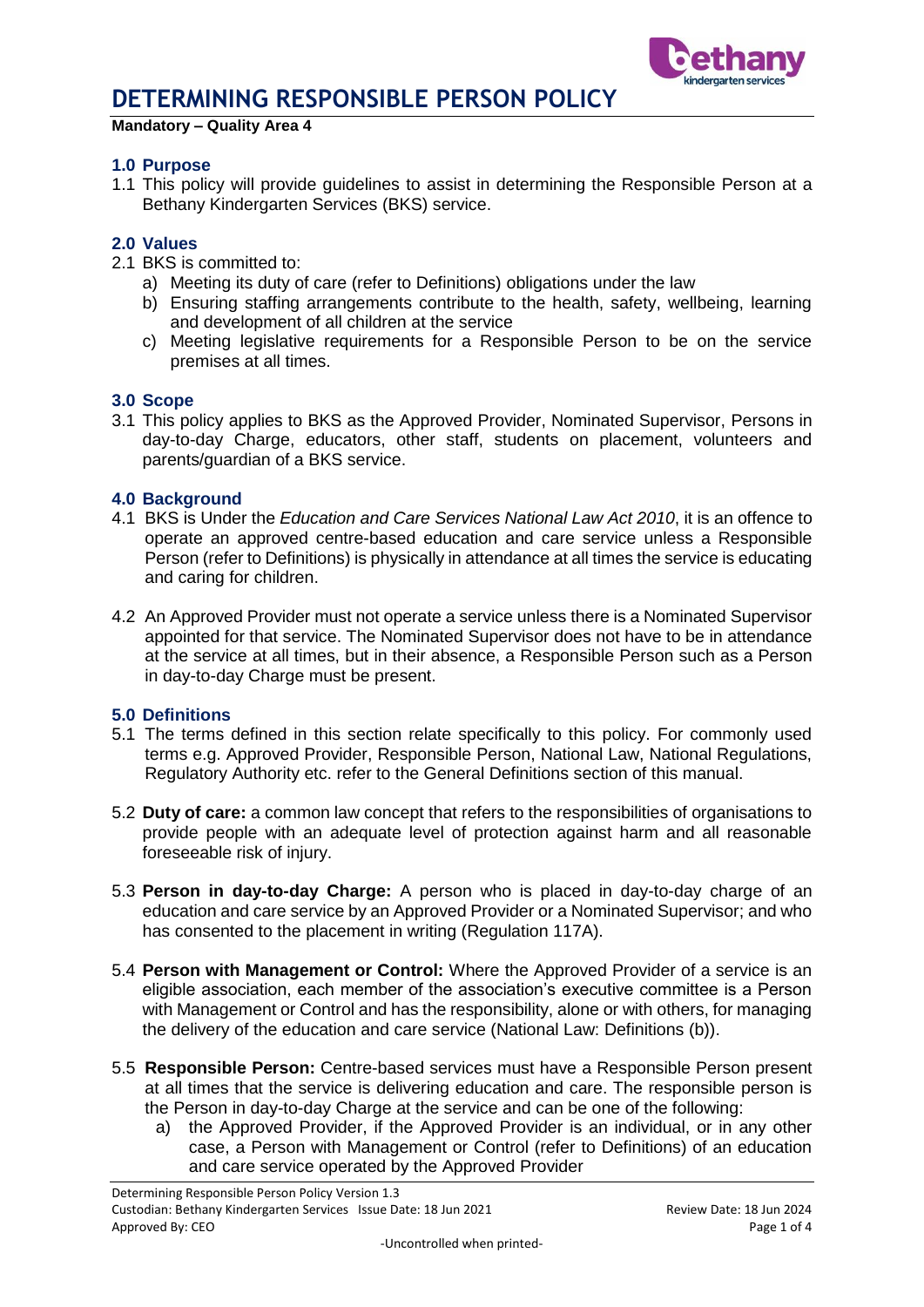

- b) the Nominated Supervisor of the service
- c) a Person placed in day-to-day Charge of the service. (National Law, Section 162)
- 5.6 **Nominated Supervisor:** a person who has been nominated by the Approved Provider of the service under Part 3 of the Act and who has consented to that nomination in writing can be the Nominated Supervisor. All services must have a Nominated Supervisor(s) with responsibility for the service in accordance with the National Regulations (Section 4 and 161).

### **6.0 Procedures**

### 6.1 **BKS as the Approved Provider is responsible for:**

- a) Ensuring there is a Responsible Person on the premises at all times the service is delivering education and care programs for children.
- b) Meeting legislative requirements for a Responsible Person at the service at all times, including during periods of leave or illness
- c) Ensuring that a person nominated as a Nominated Supervisor or a Person in day-today Charge:
	- i. is at least 18 years of age
	- ii. has adequate knowledge and understanding of the provision of education and care to children
	- iii. has the ability to effectively supervise and manage an education and care service
	- iv. has not been subject to any decision under the National Law, or any other children's services or education law, to refuse, refuse to renew, suspect, or cancel a licence, approval, registration, certification or other authorisation granted to the person
	- v. has a history of compliance with the National Law and other relevant laws (Regulations 117C and 117B)
- d) Ensuring that the name and position of the Responsible Person in charge of the service is displayed and easily visible from the main entrance of the service (National Law: Section 172).
- e) Ensuring that the service does not operate without a Nominated Supervisor(s), and that the Nominated Supervisor(s) has given written consent to be in the role
- f) Ensuring that the name of the Nominated Supervisor is displayed prominently at the service.
- g) Ensuring that information about the Nominated Supervisor, including name, address, date of birth, evidence of qualifications, approved training, a Working with Children Clearance or teaching registration, and other documentary evidence of fitness to be a Nominated Supervisor (refer to Staffing Policy) is kept on the staff record (Regulation 146).
- h) Notifying the Regulatory Authority in writing if:
	- i. there is a change of person in the role of Nominated Supervisor (Section 56, Regulation 35).
	- ii. the Nominated Supervisor is no longer employed or engaged by the service
	- iii. has been removed from the role
	- iv. the Nominated Supervisor withdraws their consent to the nomination
	- v. if a Nominated Supervisor or person in day-to-day charge has their Working with Children Clearance or teacher registration suspended or cancelled, or if they are subject to any disciplinary proceedings under the law
	- vi. there is any other matter or incident which affects the ability of the Nominated Supervisor to meet minimum requirements and re-assessing the Nominated Supervisor's suitability for the role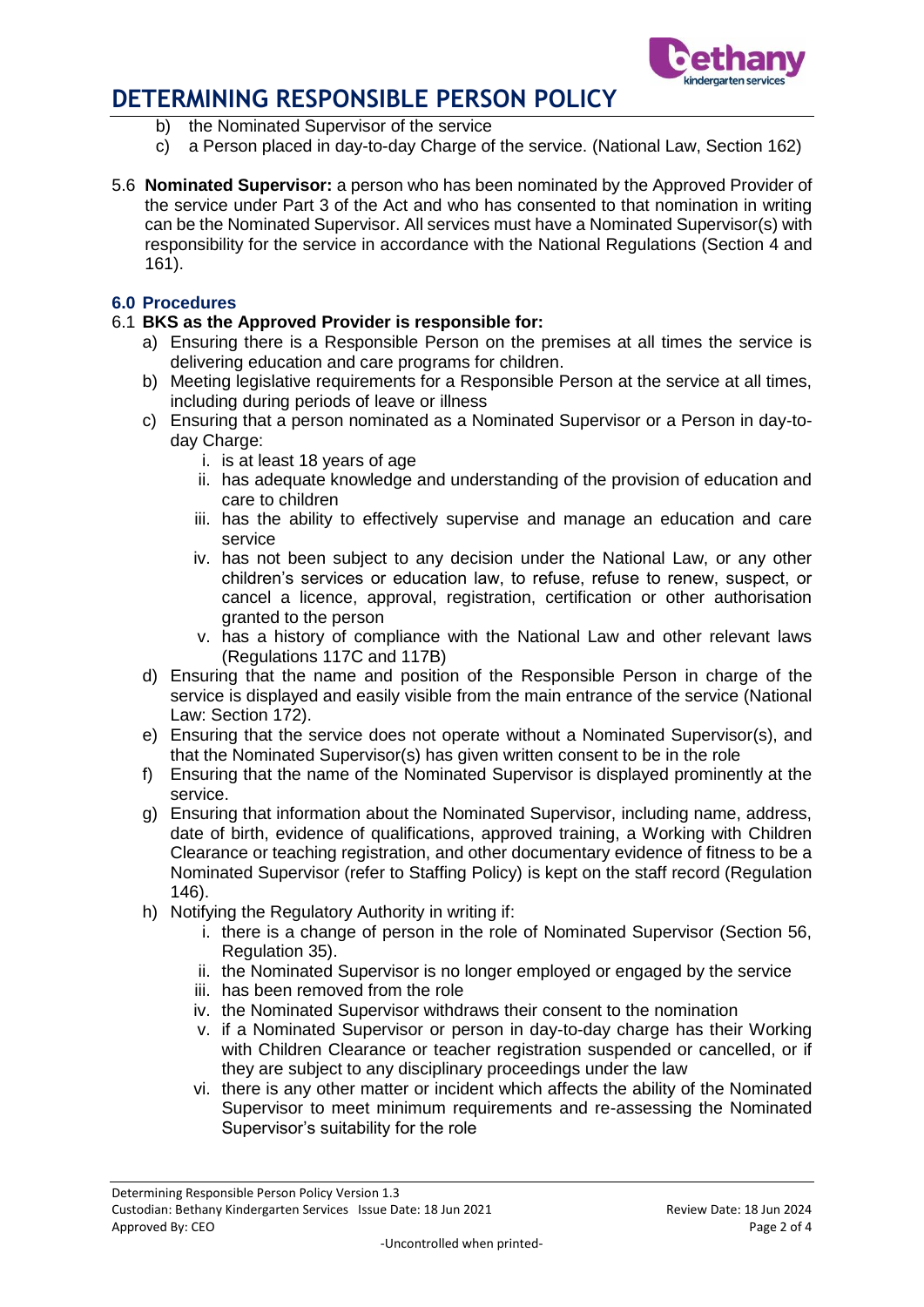

- i) Ensuring that when the Nominated Supervisor is absent from the premises, an alternative Responsible person is on site
- j) Ensuring that the Nominated Supervisor and Person in day-to-day Charge have a sound understanding of the role of Responsible Person
- k) Ensuring that the staff record includes the name of the Responsible Person at the centre-based service for each time that children are being educated and cared for by the service (Regulation 150)
- l) Ensuring that the Nominated Supervisors and Person in day-to-day Charge have successfully completed child protection training (see Child Safe Environment Policy)
- m) Developing rosters in accordance with the availability of Responsible Persons, hours of operations and the attendance patterns of children.

## 6.2 **The Nominated Supervisor is responsible for:**

- a) Providing written consent to accept the role of Nominated Supervisor.
- b) Ensuring they have a sound understanding of the role of Responsible Person (refer to Definitions).
- c) Ensuring that, in their absence from the service premises, a Responsible Person is present.
- d) Ensuring that a Person in day-to-day Charge:
	- i. is at least 18 years of age
	- ii. has adequate knowledge and understanding of the provision of education and care to children,
	- iii. has the ability to effectively supervise and manage an education and care service
	- iv. has not been subject to any decision under the National Law, or any other children's services or education law, to refuse, refuse to renew, suspect, or cancel a licence, approval, registration, certification or other authorisation granted to the person
	- v. has a history of compliance with the National Law and other relevant laws (Regulation 117B)
- e) Ensuring that an educator gives written consent to being a Person in day-to-day Charge.
- f) Ensuring that the name and position of the Responsible Person in charge of the service is displayed and easily visible from the main entrance of the service.
- g) Supporting the Approved Provider to develop rosters in accordance with the availability of Responsible Persons, hours of operations and the attendance patterns of children.
- h) Notifying BKS as the Approved Provider and the regulatory authority within 7 days of any changes to their personal situation, including a change in mailing address, circumstances that affect their status as fit and proper, such as the suspension or cancellation of a Working with Children Clearance or teacher registration, or if they are subject to disciplinary proceedings.

### 6.3 **Educators and other staff are responsible for:**

- a) Meeting the qualifications, experience and management requirements if they wish to nominated as a Person in day-to-day Charge.
- b) Providing written consent to be the Person in day-to-day Charge
- c) Ensuring they have a sound understanding of the role of Responsible Person.

### 6.4 **Parents/guardians are responsible for:**

- a) Reading and understanding this policy.
- b) Being aware of the Responsible Person at the service on a daily basis.